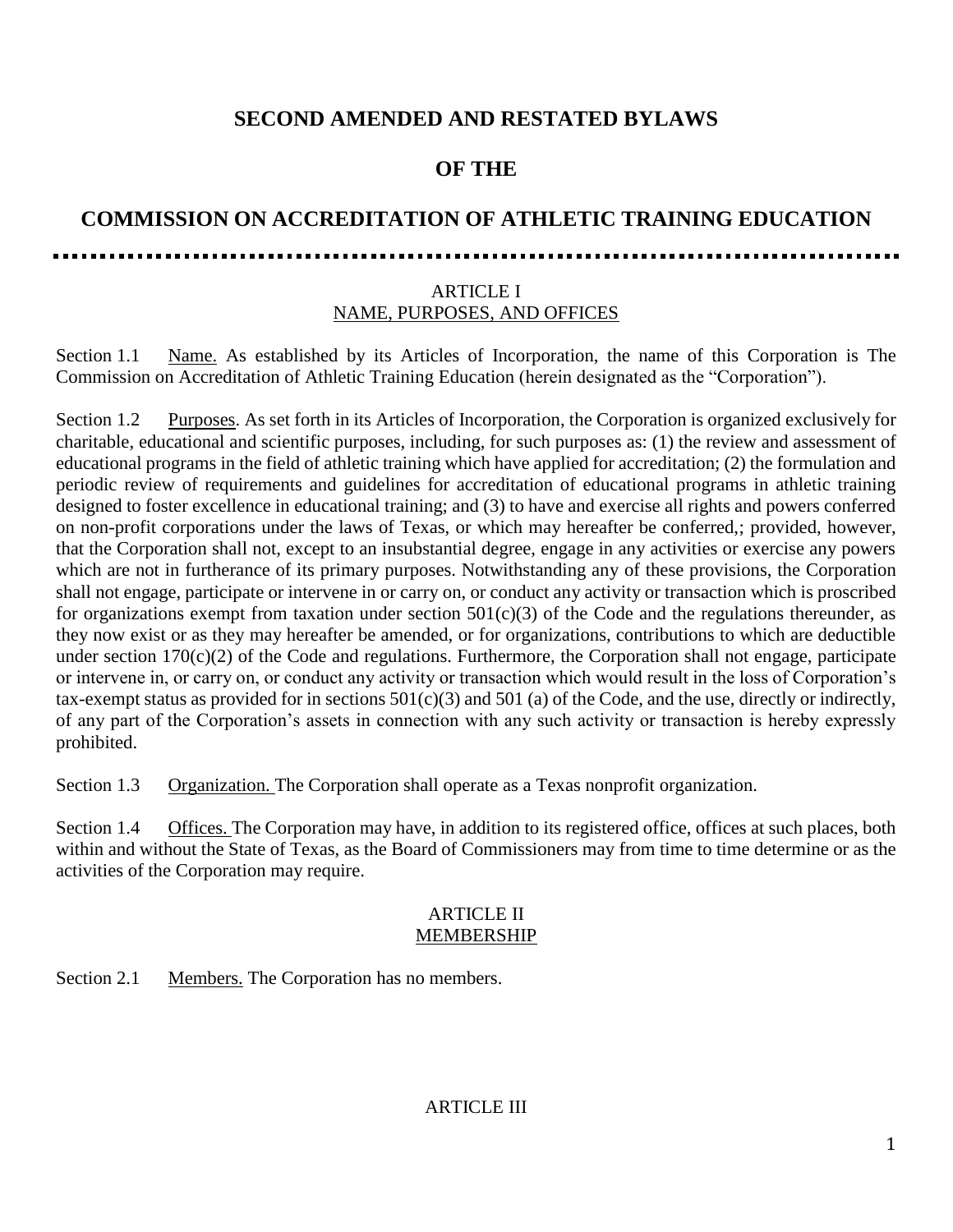### BOARD OF COMMISSIONERS

Section 3.1 General Powers. The activities, property, and affairs of the Corporation shall be managed by, or under the direction of, a Board of Commissioners ("Board" or "Commissioners"). No commissioner need be a resident of Texas. The Board shall exercise all such powers and do all such lawful acts and things as are permitted by statute or by the Articles of Incorporation or by these Bylaws.

Section 3.2 Role and Duties. In addition to exercising its general powers as provided in Section 3.1, the Board (Commission) shall fulfill the duties of care, loyalty, and obedience. In fulfilling these duties, the Board (Commission) shall constitute the final accreditation authority of the Corporation. The Board shall be responsible for all accreditation actions. The Board also shall formulate, review, and from time to time revise as appropriate, those educational standards used to evaluate programs of athletic training education.

Section 3.3 Number. The Board of Commissioners shall consist of not less than seven (7) commissioners as shall be designated by the Board from time to time. The commissioners shall be chosen as provided in Section 3.4 of these Bylaws and in accordance with the Policy and Procedure Manual ("Manual") of the Corporation.

Section 3.4 Appointment/Election and Term of Office. The composition of the Board is authorized to be: not less than four (4) Board of Certification, Inc., ("BOC") certified athletic trainers, one (1) physician, (1) one public member and one (1) institution administrator, but the exact number of board members shall be determined by the Board from time-to-time. The Board shall set forth procedures for selecting Board members in the Policies and Procedures Manual. At all times, the majority of the Board must contain a majority of Board of Certification, Inc., ("BOC") certified athletic trainers. Commissioners shall hold office until the third succeeding annual meeting of the Board of the Corporation after their appointment and until their death, incapacity, retirement, removal from office, or the appointment and qualification of their successor. A person appointed to fill a vacancy on the Board shall hold office for the unexpired term of his or her predecessor. No commissioner may serve for more than two full terms unless fulfilling the term of President unless an exception is made. Any exceptions must be approved by the majority vote of the Board; provided, however, that the completion of an unexpired term of another commissioner shall not constitute a full term for purposes of the two-term limit on a commissioner's tenure.

Section 3.5 Declaration of Vacancy. The Board may declare vacant the office of a commissioner (i) if he or she is declared of unsound mind by an order of a court, or finally convicted of a felony; or (ii) if within sixty (60) days after notice of his or her selection he or she does not accept the office either in writing or by attending a meeting of the Board.

Section 3.6 Vacancies. A vacancy occurring in the Board caused by the death, incapacity, retirement, or removal of a commissioner shall be filled in the same manner in which such commissioner was chosen.

Section 3.7 Meetings. The Board may provide by resolution the time and place, either within or without the State of Texas, for regular meetings of the Board without notice other than such resolution.

Section 3.8 Notice of Special Meetings. Notice of any special meeting of the Board shall be given at least fifteen (15) days before such special meeting by oral or written notice delivered personally or sent by mail or email to each commissioner at his or her address as shown by the records of the Corporation. If mailed, such notice shall be deemed to be delivered when deposited in the United States mail so addressed with postage thereon prepaid. If notice is given by email, such notice shall be deemed to be delivered when the email is sent, provided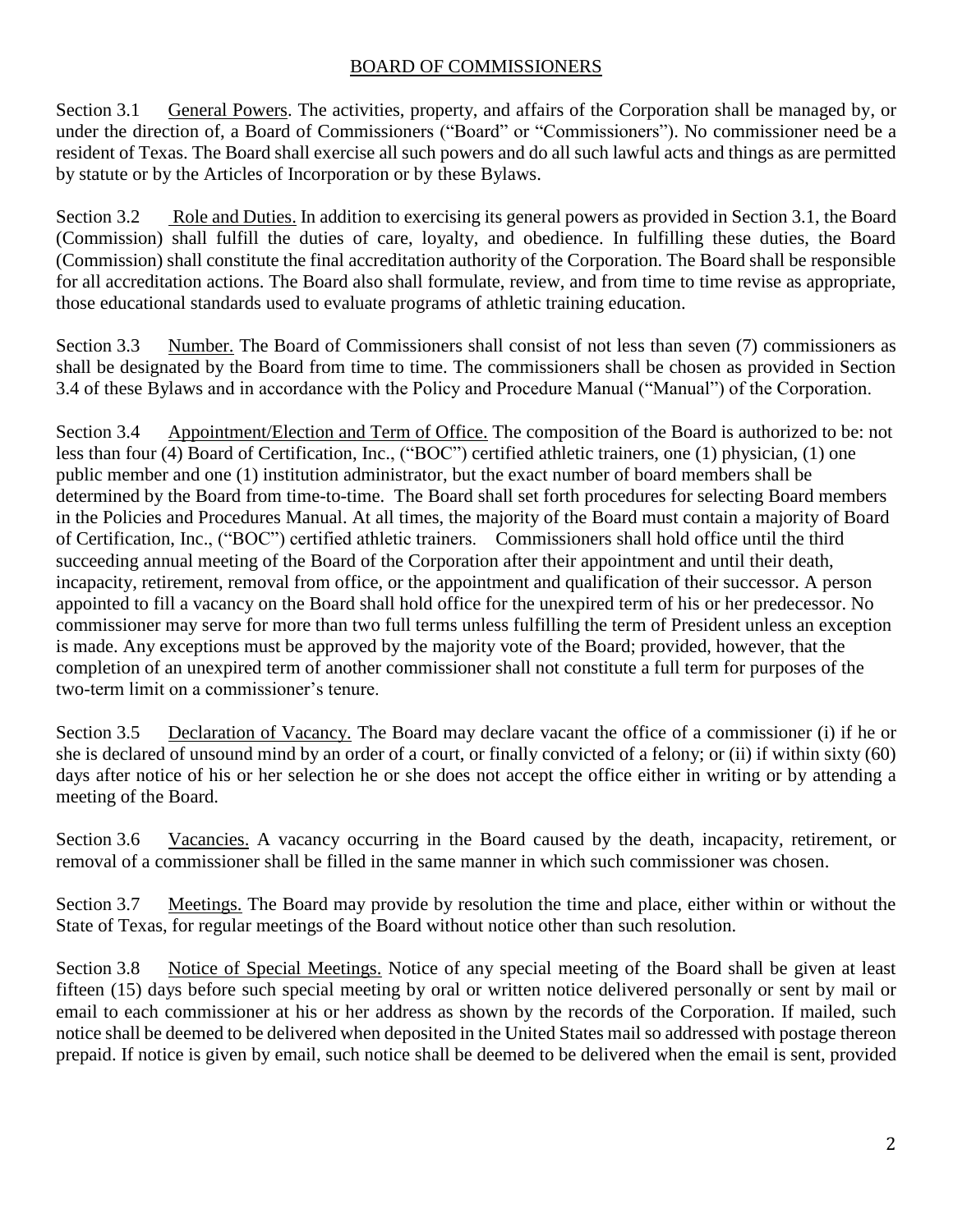that its receipt is confirmed. The attendance of a commissioner at any meeting shall constitute a waiver of notice of such meeting, except where a commissioner attends a meeting for the express purpose of objecting to the transaction of any business because the meeting is not lawfully called or convened. Neither the business to be transacted at, nor the purpose of, any regular or special meeting of the Board need be specified in the notice of such meeting, unless specifically required by the law or by these bylaws.

Section 3.9 No Proxies. Commissioners may not vote by proxy.

Section 3.10 Quorum and Manner of Acting. At all meetings of the Board, the presence of at least a majority of the commissioners in office shall be necessary and sufficient to constitute a quorum for the transaction of business except as otherwise provided by statute or the Articles of Incorporation. The act of a majority of the commissioners present at a meeting at which a quorum is present shall be the act of the Board unless the act of a greater number is required by statute, the Articles of Incorporation, or these Bylaws, in which case the act of such greater number shall be required to constitute the act of the Board. If a quorum is not present at any meeting of commissioners, the commissioners present may adjourn the meeting from time to time until a quorum shall be present. Any such adjourned meeting may be reconvened when a quorum of commissioners is obtained, and any business may be transacted which might have been transacted at the meeting as originally convened.

Section 3.11 Action without a Meeting. Any action required or permitted to be taken at a meeting of the Board may be taken without a meeting if approved in writing, including email, by all members of the Board. . Any action so approved shall be recorded in the minutes of the next regular Board meeting.

Section 3.12 Conduct of Meetings. As determined by the Board from time-to-time, all meetings shall be governed by the *American Institute of Parliamentarians Standard Code of Parliamentary Procedure* as such rules may be revised from time to time, insofar as such rules are not inconsistent or in conflict with these Bylaws, or with the Articles of Incorporation of this Corporation.

Section 3.13 Telephone or Electronic Meetings. Commissioners may participate in and hold a meeting of the Board by means of conference telephone or similar communications equipment, or another suitable electronic communications system, including videoconferencing technology or the Internet, or any combination, if the telephone or other equipment or system permits each person participating in the meeting to communicate with all other persons participating in the meeting , and participation in a meeting pursuant to this section shall constitute presence in person at such meeting, except where a person participates in the meeting for the express purpose of objecting to the transaction of any business on the grounds that the meeting is not lawfully called or convened.

Section 3.14 Procedure and Records. The Board shall keep regular minutes of its proceedings. The minutes shall be maintained as official records of the Corporation.

Section 3.15 Resignation. Any commissioner may resign by giving written notice to the Secretary/Treasurer.

Section 3.16 Removal. Any commissioner may be removed from office, with or without cause, by the persons entitled to elect, designate, or appoint the commissioner. If the commissioner was elected to office, removal requires an affirmative vote equal to the vote necessary to elect the commissioner.

Section 3.17 No Compensation. Commissioners shall serve without compensation; except by majority vote of the Commission.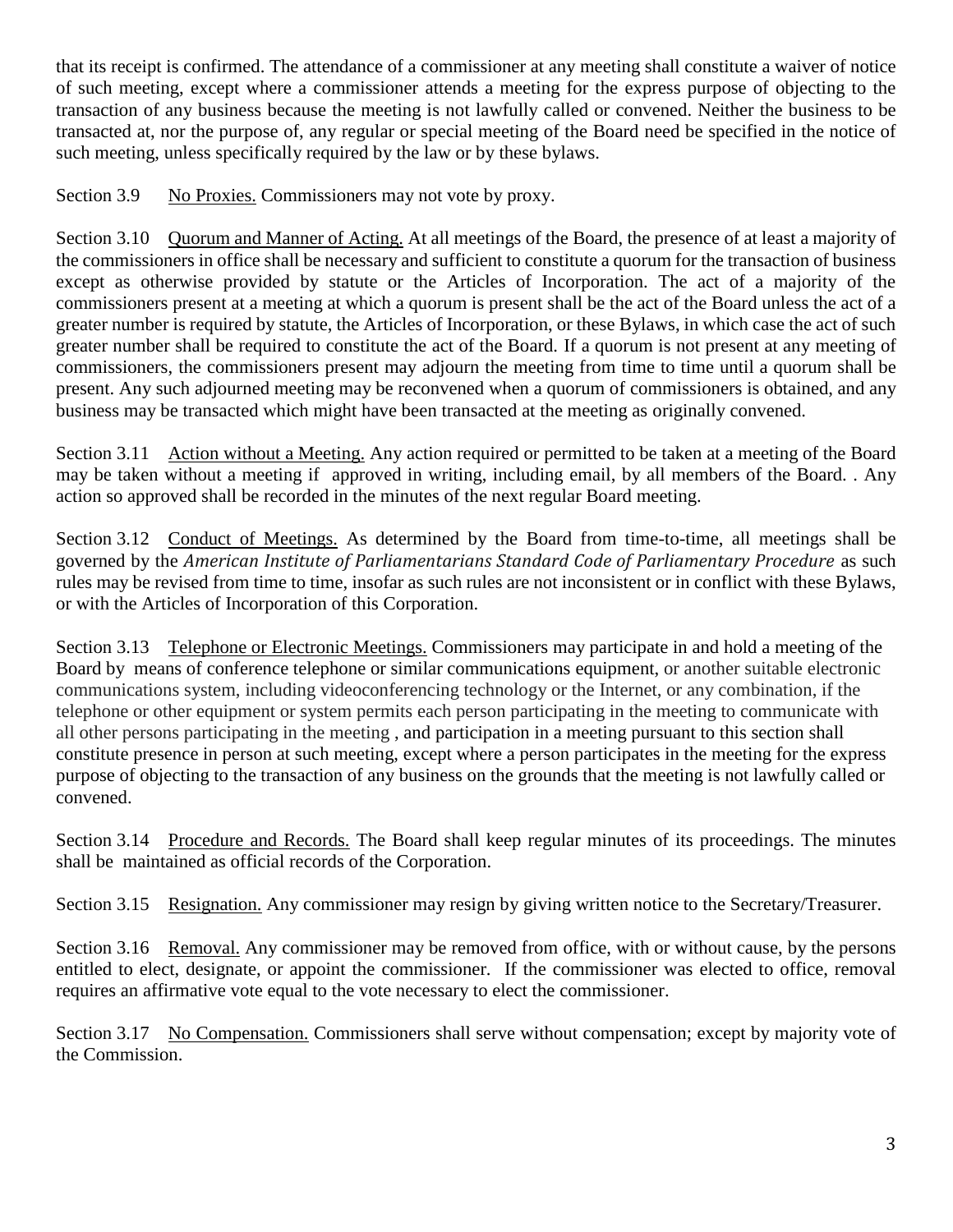Section 3.18. Contracts and Transactions Involving Interested Commissioners and Officers. With any contracts or transactions involving interested commissioners and officers the interested commissioner is expected to disclose the material facts as to the relationship or interest, an impartial group of commissioners would gather any relevant comparable information, and the transaction would only be approved if a majority of the disinterested commissioners believe the contract or transaction is fair to the corporation, with the decision recorded contemporaneously.

Section 3.19 General Standards for Commissioners. A commissioner shall discharge the commissioner's duties, including duties as a committee member, in good faith, with ordinary care, and in a manner the commissioner reasonably believes to be in the best interest of the corporation.

Section 3.20 Emergency Meetings. The President, or any three Commissioners, may call an emergency meeting on two days' notice in the event of any issue warranting the immediate attention of the Board.

Section 3.21. Emergency Powers. In an emergency such that a quorum of the commissioners cannot readily be assembled because of some catastrophic event, the Board of Commissioners may modify the lines of succession to accommodate the incapacity of any commissioner, officer, employee, or agent and may relocate the principal office, designate alternative principal offices or regional offices, or authorize the officers to do so. An emergency exists for purposes of this Section if a local, state, or national government or governmental entity declares a disaster or state of emergency affecting the Corporation or declares a state of war. In anticipation of, during, or in the aftermath of an emergency, the officers and commissioners may take or authorize any action they deem necessary or advisable to protect lives and property. A decision or action made in good faith under emergency conditions may not be used to impose liability on an officer, commissioner, employee, or agent of the Commission. In case of emergency, the Board may convene an emergency meeting for the purpose of dealing with the emergency after making a diligent attempt to notify each commissioner by any practical method.

## ARTICLE IV **OFFICERS**

Section 4.1 General Officers. The authorized elected officers shall be a President, Vice President/President Elect, Secretary/Treasurer, and may include an appointed Executive Director and may include such other officers and assistant officers as the Board may from time to time deem necessary or desirable to appoint.

Section 4.2 Appointment and Term of Office. Officers shall be elected by the Commissioners and shall serve for terms in accordance with the Policies and Procedures Manual and thereafter until their successors are qualified. Officers shall be elected from among the persons then serving on the Board, and they shall hold office only so long as they continue to serve as commissioners. No person shall hold more than one office at the same time; provided, however, that one person may concurrently hold the offices of Secretary/Treasurer.

Section 4.3 President. The President shall have the following powers and duties:

(a) to preside at meetings of the Board;

(b) to act in all matters as the President of the Corporation;

(c) to execute for and in the name of the Corporation such written instruments and documents as may be necessary or desirable;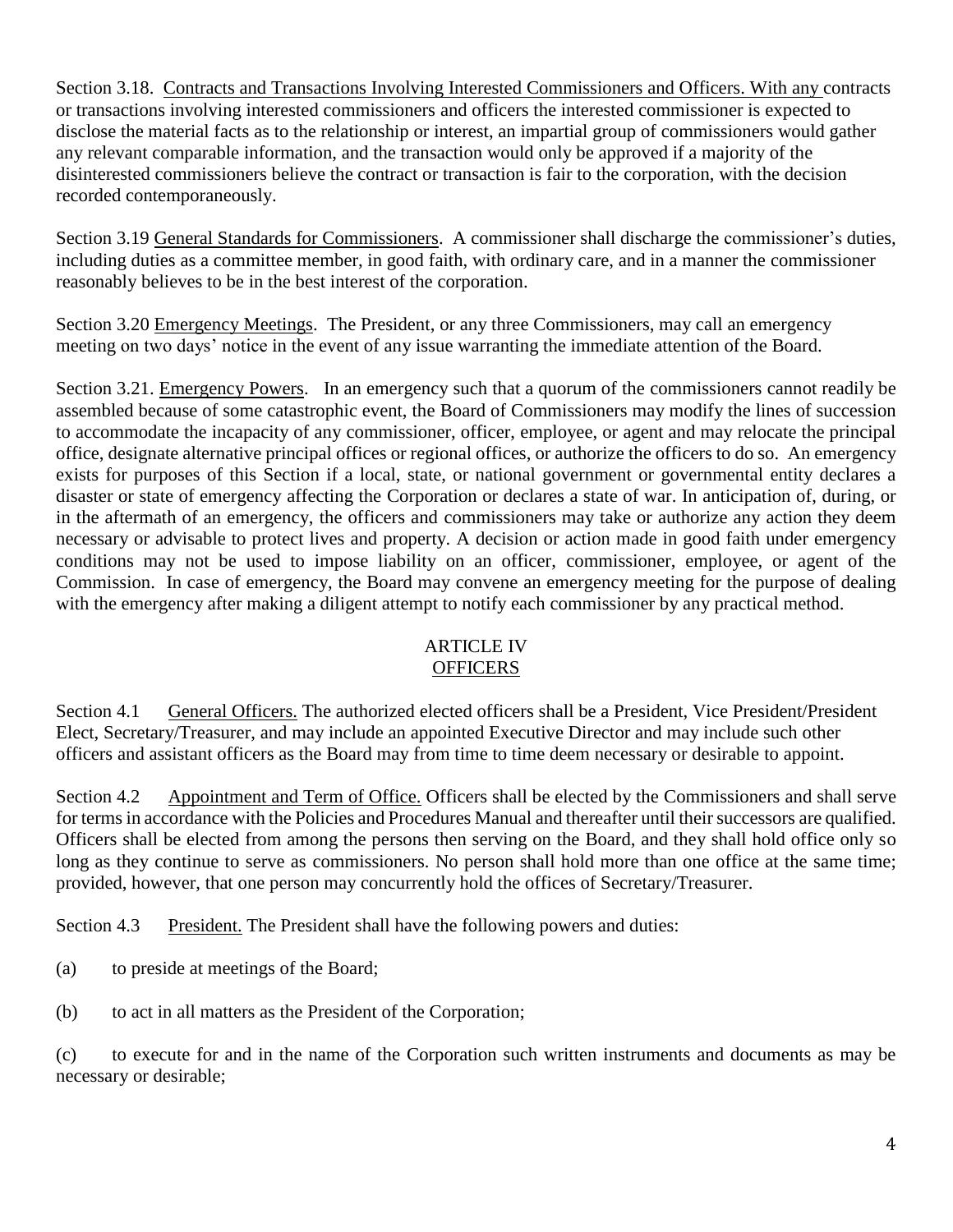(d) to oversee implementation of all decisions of the Board of Commissioners; chair the Board of Commissioners and Executive Committee meetings; act as the Board's representative in overseeing the Executive Director; and,

(e) to do and perform generally all such duties to the office of President or as may be required by the Board.

Section 4.4: Vice President/President Elect. The Vice President/President Elect shall assume such powers and duties as may be delegated from time to time by the Board or the President.

Section 4.5: Secretary/Treasurer: The powers and duties of the Secretary/Treasurer shall be as follows:

(a) to oversee a process for keeping full and complete records of the meetings of the Commissioners and the various committees;

(b) to oversee a process to give or cause to be given all notices that may be necessary or proper; in case of failure for any reason of the Secretary/Treasurer to give any such notice, then such notice may be given by the President of by any persons authorized by the President;

(c) to conduct official correspondence of the Corporation;

(d) to join the President or Vice President/President Elect in the execution and delivery of deeds, contracts, and other instruments, and to affix the corporate seal where appropriate;

(e) to oversee a process to keep and preserve the minute book and all other books and records of the Corporation and the corporate seal;

(f) to oversee a process for the collection and custody of all monies and shall, under the supervision of the Board, make disbursements and have charge of all financial affairs of the Corporation; and

(g) to do and perform generally all duties as pertain to the office of Secretary/Treasurer or as may be required by the Commission or the President.

Section 4.6 Executive Director. The Board may upon majority vote appoint and employ an Executive Director, who shall direct and execute all decisions of the Board of Commissioners, shall handle all day-to-day matters and duties for the operation of the Corporation, and shall be an *ex officio*, non-voting member of the Board of Commissioners. The foregoing duties shall include, but not be limited to, the hiring and discharge of employees; to fill such positions as the Board may from time to time authorize; the execution of contracts or other instruments on behalf of the Corporation as the Board may authorize; and the signing of checks, drafts or other orders for payment of money provided that the Board may, by resolution, provide that such checks, drafts or other orders for payment above such amount as may be specified in the resolution shall require the countersignature of one or more specified officers of the Corporation.

Section 4.7 Resignations. Any officer may resign by giving written notice to the President or the Secretary/Treasurer.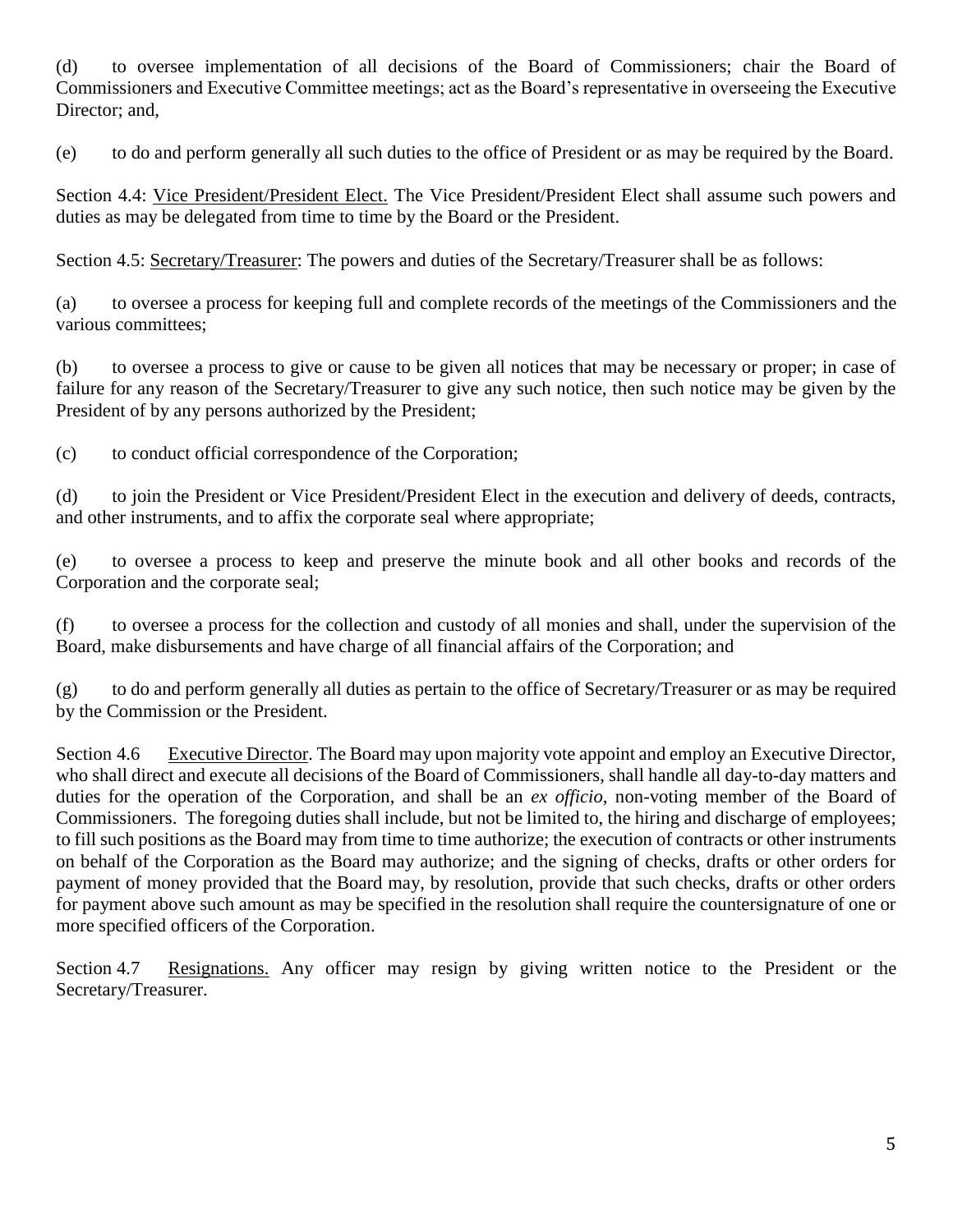Section 4.8 Removal. Any officer elected or appointed by the Board may be removed by the Board whenever in its judgment the best interests of the Corporation would be served thereby, but such removal shall be without prejudice to the contract rights, if any, of the officer so removed.

Section 4.9 Vacancies. A vacancy in any office because of death, resignation, disqualification or otherwise, may be filled by the Board for the unexpired portion of the term.

Section 4.10 Fidelity Bonds. If required by the Board, the Secretary/Treasurer and any other officers, agents and employees designated by the Board shall give a bond for the faithful discharge of his or her duties in such sum or with such sureties as the Board shall determine.

#### ARTICLE V COUNCILS AND COMMITTEES

Section 5.1 Councils. The Board of Commissioners may establish councils as deemed necessary or desirable to carry out the mission of the Corporation. The composition, role, authority, and rules of each council shall be as determined by the Board of Commissioners.

Section 5.2 Standing Committees. The Board of Commissioners may designate and appoint one or more standing committees. Each standing committee shall to the extent provided in said resolution have and exercise the authority of the Board in the management of the Corporation, except that no such committee shall have the authority of the Board in reference to: amending, altering, or repealing the Articles of Incorporation or Bylaws; electing, appointing or removing any member of any committee or any Commissioner or officer of the Corporation; adopting a plan of merger, dissolution, consolidation, or approving the sale, exchange, mortgage, or distribution of all or substantially all of the property and assets of the Corporation; revoking proceedings for dissolution; or amending, altering or repealing any resolution of the Board of Commissioners which by its terms provides that it shall not be amended, altered or repealed by such committee. The designation and appointment of any such committee and the delegation thereto of authority shall not operate to relieve the Board or any individual commissioner of any responsibility imposed thereon by law.

Section 5.3 Other Committees. The President may designate or appoint two or more persons who may, but need not be, commissioners to constitute a committee or committees for any purpose; provided that any such committee or committees shall have and may exercise only the power of recommending action to the Board and of carrying out and implementing any instructions or any policies, plans, and programs theretofore approved, authorized, and adopted by the Board.

Section 5.4 Executive Committee. The Board of Commissioners may, by resolution adopted by a majority of the whole Board, constitute an Executive Committee with such powers and responsibilities as the Board determines. The Executive Committee, if authorized, shall include the current elected officers. Any action duly taken by the Executive Committee within the course and scope of its authority shall be binding upon the Corporation and be reported periodically to the Board. The Board of Commissioners by the vote of a majority of its members, may abolish the Executive Committee at any time, and during the course of the committee's existence, the membership thereof may be increased and the authority and duties of the Committee changed as the Board of Commissioners deems appropriate.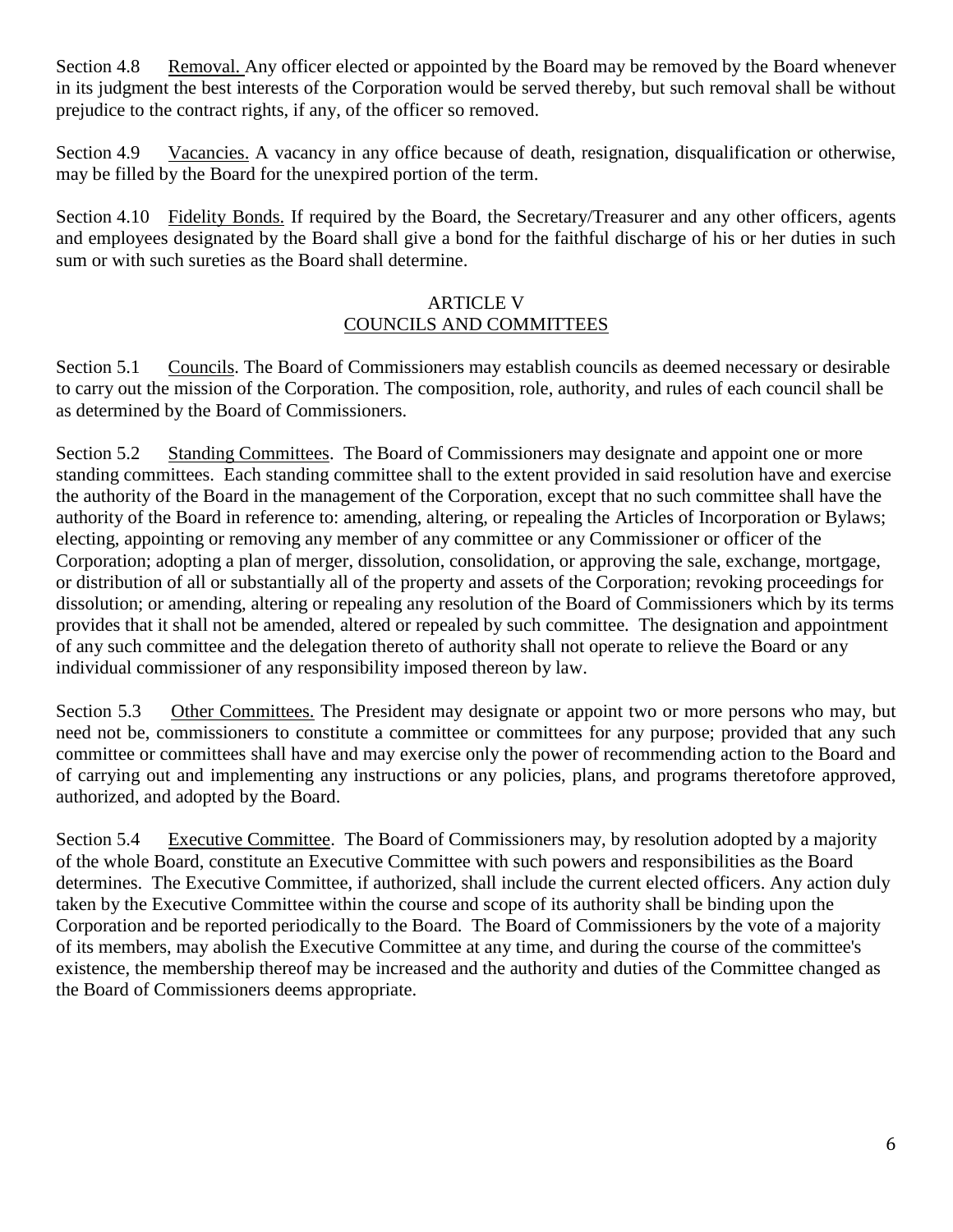### ARTICLE VI DISSOLUTION

Section 6.1 Pledge and Distribution of Assets. The Corporation does hereby pledge all of its assets for use solely in performing the Corporation's educational, scientific, and charitable functions. In the event the Corporation is dissolved, the assets of the Corporation shall be applied first to pay all liabilities and obligations of the Corporation and any remaining assets shall be transferred to and become the property of an organization that is qualified as a charitable organization under Section  $501(c)(3)$  of the Code or any applicable successor statute.

#### ARTICLE VII MISCELLANEOUS

Section 7.1 Fiscal Year. The fiscal year of the Corporation shall be July 1 until June 30.

Section 7.2 Contracts. The Board may authorize any officer of officers, agent or agents, to enter into any contract or execute and deliver any instrument in the name of and on behalf of the Corporation, and such authority may be general or confined to specific instances.

Section 7.3 Loans. No loans shall be entered into on behalf of the Corporation and no evidence of indebtedness shall be issued in its name unless authorized by a resolution of the Board. Such authority may be general or confined to specific instances. The corporation may not make a loan to a commissioner.

Section 7.4 Deposits. All funds of the Corporation not otherwise employed shall be deposited from time to time to the credit of the Corporation with such banks, trust companies and other depositories as the Board may select.

### Section 7.5 Indemnifications.

(a) Policy of Indemnification and Advancement of Expenses. The Corporation shall, to the extent required by the Texas Non-Profit Corporation Act, and may, to the extent permitted, indemnify and advance reasonable incurred expenses to any commissioner or officer of the Corporation against judgments, penalties (including excise and similar taxes), fines, settlements, and reasonable expenses (including court costs and attorneys' fees) actually incurred by any such person who was, is, or is threatened to be made a named defendant or respondent in a proceeding because the person is or was a commissioner or officer.

(b) Rights Not Exclusive. The rights of commissioners or officers set forth in this section shall not be exclusive of any other right which commissioners or officers may have or hereafter acquire relating to the subject matter hereof.

#### (c) Certain Definitions and Broad Scope of "Commissioner" and "Officer".

(i) Commissioner. As used in this section, the term "commissioner" shall mean any person who is or was a Commissioner of the Corporation and any person who is or was a Commissioner of the Corporation, is or was serving at the request of the Corporation as a commissioner, officer, partner, venturer, proprietor, trustee, employee, agent, or similar functionary of the Corporation or of another foreign or domestic corporation, trust, employee benefit plan, or other enterprise.